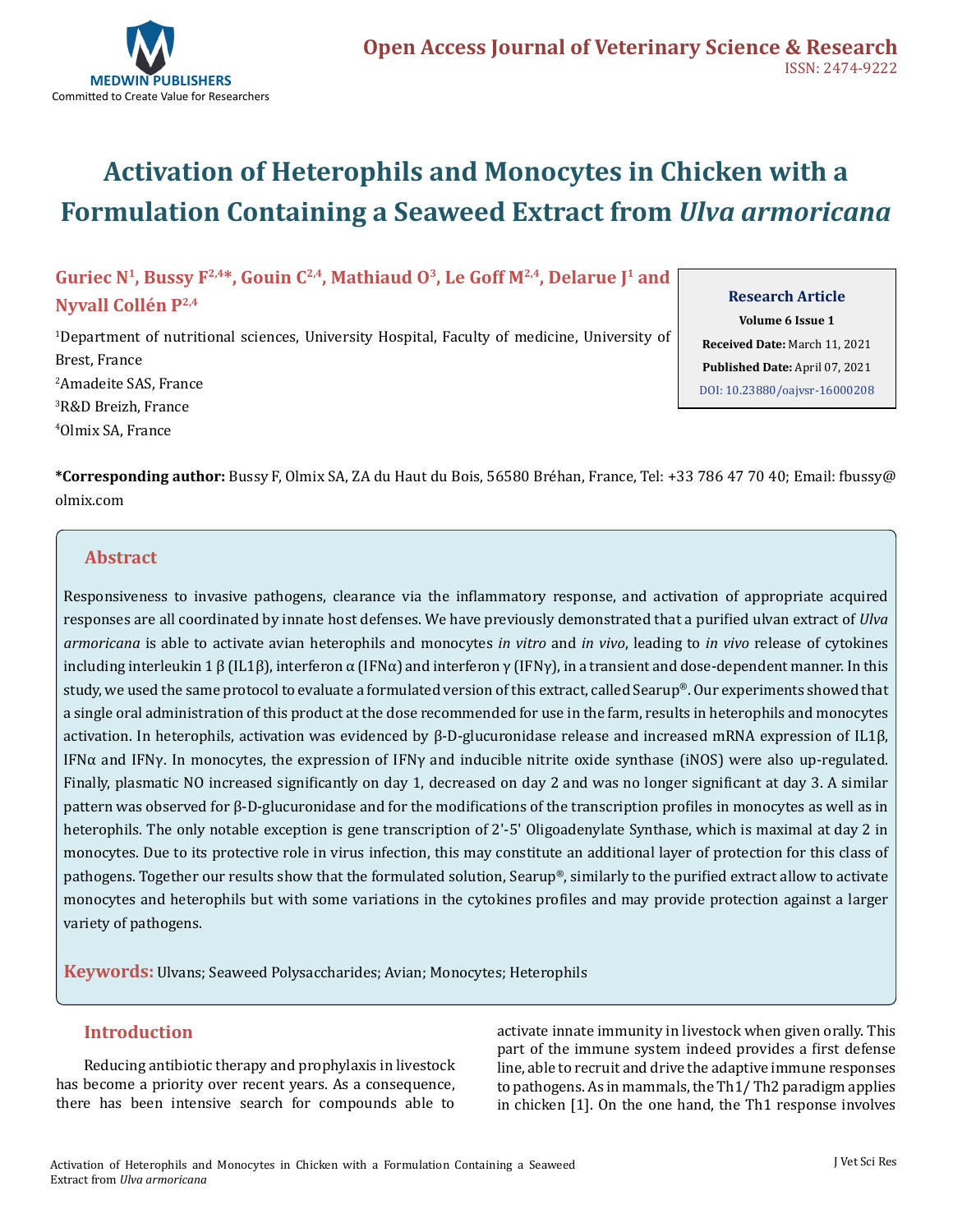cellular immunity with cytotoxic lymphocytes, in response to intracellular pathogens and viruses and requires interferongamma (IFNγ) [1]. On the other hand, cytokines release for the Th2 response, especially interleukin 10 and 13 (IL10, IL13), in response to extracellular pathogens, including bacteria and viruses [1].

Seaweeds, red, green and brown, are an important source of bioactive compounds. Among them, sulfated polysaccharides like ulvans from green seaweed have been demonstrated to display biological properties [2].

We recently demonstrated that a purified ulvan extract activates chicken heterophils and monocytes through TLR2 and TLR4 receptors [3]. Herein we aimed at determining whether the Searup®, a product where the ulvan extract is formulated with vitamins A and D3, shows similar properties on the immune stimulation of monocytes and heterophils *in vivo*.

### **Methods**

#### *In vivo* **Experiments**

As previously described [3], 125 broilers (28 days old at day 0 of the trial) with a Ross 308 genetic background were dispatched in five experimental groups, given an increasing dose of the purified ulvan extract (0, 10, 25, 50mg/l), or the formulated version of the extract, called Searup® at 1ml/l, the recommended dose for use in the farm. Searup® contains ulvan extract and vitamins A and D3 according to the European legislation (EU 2015/724 and EU 2017/1492). Three repetitions of the experiments were performed in compliance with French laws and regulations and with the agreement of the Brest University ethics committee [3]. Animals were obtained from a local commercial hatchery and received the same diet and prophylaxis programs within

and between the experiments [3].

#### **Cell Isolation and Plasma Samples Analysis**

As previously described and for ethical reasons, only 1ml of blood was taken from day 0 to day 3 for each animal [3]. Cell isolation was then realized on pooled blood samples from three chickens of the same group. Heterophils and monocytes were purified as previously described and frozen to allow RT-qPCR experiments [3,4].

Heterophils degranulation was estimated by quantifying the β-D-glucuronidase activity in individual plasma. Beta-D-glucuronidase activity was calculated by measuring the fluorescence generated by cleavage of the 4-methylumbelliferyl- β-D-glucuronide into fluorescent 4-methylumbelliferone. These values were converted to micromoles of 4-methylumbelliferone generated using a standard curve of known concentrations [3,5]. Nitrite oxide (NO) concentration was determined in triplicate with Griess' reagent using a standard nitrite concentration curve.

#### **RNA extraction, RT-qPCR**

The mRNA were extracted from purified cells using the RNeasy+ Mini Kit (Qiagen) and 200ng of total mRNA were reverse transcribed using the High-Capacity cDNA Reverse Transcription kit (Applied Biosystems). Quantitative PCR was performed using the Power SYBR Green PCR Master Mix (Applied Biosystems) using Actin as the internal control gene to normalize the analysis of expression of target gene. The results are expressed as the relative gene expression with the DeltaDeltaCt method. Fold change= 2−[(Ct target gene in sample−Ct actin in sample)−(Ct target gene in untreated cells−Ct actin in untreated cells)] [6]. Primer sequences are listed in table 1. Variations were considered as significant when fold changes reached at least two.

| <b>Target</b>                       | <b>Sequence</b>                   | <b>Reference</b>                                                                                                                                                                                           |
|-------------------------------------|-----------------------------------|------------------------------------------------------------------------------------------------------------------------------------------------------------------------------------------------------------|
| $\beta$ -actin                      | F: 5'-CAACACAGTGCTGTCTGGTGGTA-3'  | $[7] % \includegraphics[width=0.9\columnwidth]{figures/fig_10.pdf} \caption{The 3D (black) model for the estimators in the left and right. The left and right is the same as in the right.} \label{fig:2}$ |
|                                     | R: 5'-ATCGTACTCCTGCTTGCTGATCC-3'  |                                                                                                                                                                                                            |
| $IL1\beta$                          | F: 5'-GTGAGGCTCAACATTGCGCTGTA-3   |                                                                                                                                                                                                            |
|                                     | R: 5'-TGTCCAGGCGGTAGAAGATGAAG-3'  |                                                                                                                                                                                                            |
| IFN $\alpha$                        | F: 5'-ATCCTGCTGCTCACGCTCCTTCT-3   |                                                                                                                                                                                                            |
|                                     | R: 5'-GGTGTTGCTGGTGTCCAGGATG-3'   |                                                                                                                                                                                                            |
| $IFN\beta$                          | F: 5'-GCCTCCAGCTCCTTCAGAATACG-3'  |                                                                                                                                                                                                            |
|                                     | R: 5'-CTGGATCTGGTTGAGGAGGCTGT-3'  |                                                                                                                                                                                                            |
| IFN <sub>V</sub>                    | F: 5'-ACACTGACAAGTCAAAGCCGCACA-3' |                                                                                                                                                                                                            |
|                                     | R: 5'-AGTCGTTCATCGGGAGCTTGGC-3'   |                                                                                                                                                                                                            |
| 2'-5' Oligoadenylate synthase (OAS) | F:5'-AGAACTGCAGAAGAACTTTGTC-3'    |                                                                                                                                                                                                            |
|                                     | R:5'-GCTTCAACATCTCCTTGTACC-3'     |                                                                                                                                                                                                            |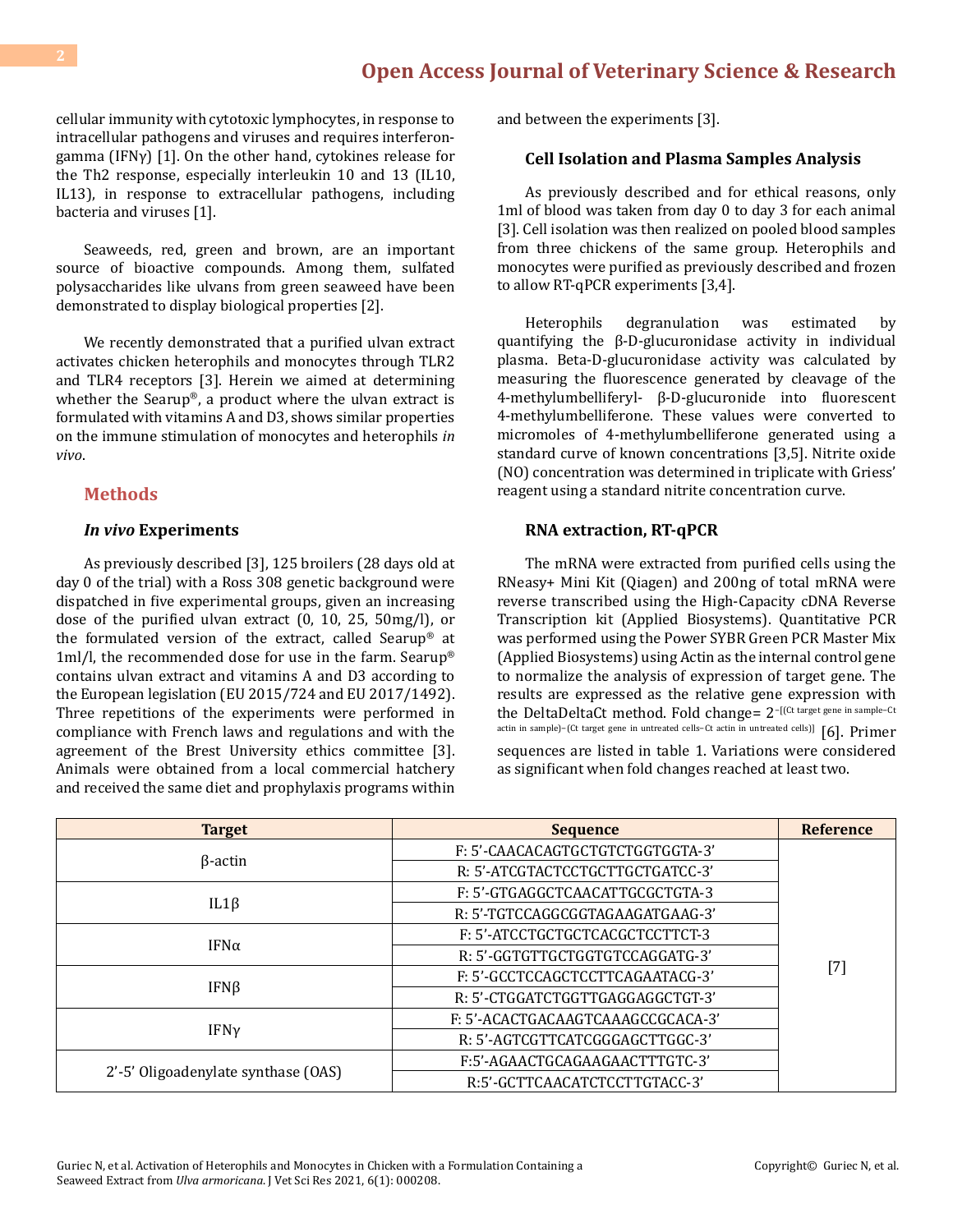|                  | F: 5'-CCAAGCACACCTCTCTTCCA-3'      | [8]  |
|------------------|------------------------------------|------|
| IL8              | R: 5'-GCAAGGTAGGACGCTGGTAA-3'      |      |
| IL10             | F: 5'-AGCAGATCAAGGAGACGTTC-3'      |      |
|                  | R: 5'-ATCAGCAGGTACTCCTCGAT-3'      |      |
| IL13             | F: 5'-ACTTGTCCAAGCTGAAGCTGTC-3'    |      |
|                  | R: 5'-TCTTGCAGTCGGTCATGTTGTC-3'    |      |
| iNOS             | F: 5' -GGCAGCAGCGTCTCTATGACTTG-3 ' |      |
|                  | R: 5'-GACTTTAGGCTGCCCAGGTTG-3'     |      |
| TLR <sub>2</sub> | F: 5'- ATCCTGCTGGAGCCCATTCAGAG-3'  |      |
|                  | R: 5'- TTGCTCTTCATCAGGAGGCCACTC-3' | [9]  |
| TLR4             | F: 5'- TGCCATCCCAACCCAACCACAG-3'   |      |
|                  | R: 5'- ACACCCACTGAGCAGCACCAA-3'    |      |
| IL17             | F: 5'CACTGCTGTTGGTGTTGCT-3'        |      |
|                  | R:5'TCAGCAACCAAGCGGGGG-3           |      |
| IL18             | F: 5'-GGA ATG CGA TGC CTT TTG3'    |      |
|                  | R:5' ATT TTC CCA TGC TCT TTC TCA3' | [10] |

**Table 1:** Primers sequences.

#### **Statistical Analysis**

Comparisons between groups were performed using ANOVA1 test and Bonferroni correction with the PRISM Software. Values are given as mean ± SEM. P values < 0.05 were considered significant.

the ulvan extract elicited NO secretion in a time-dependent manner similarly to the algal extract (Figure 1). NO concentrations rose to  $36.60 \pm 1.61 \mu M$  on day 1,  $31.10 \pm$ 1.03µM on day 2 before declining to 11.73± 0.36µM on day 3. This is in line with the mRNA expression of the iNOS gene observed in monocytes that was maximal on day 1 (15.79± 1.49) before decreasing to 7.22± 0.45 on day 2 and to a nearly basal level on day 3 (2.44± 0.12; Figure 2).

### **Results**

#### **Monocytes Response to Searup®**

A single administration of the formulated version of



### **Figure 1:** Ulvan activates monocytes *in vivo* when given orally.

Data represents the mean  $\pm$  SEM, of control group and treated group analyzed from day 0 to day 3. The samples of three animals were pooled for purification and RT-qPCR. Different letters with the same color indicate statistically different values for the different doses at the same time with  $p<0.05$  (\*).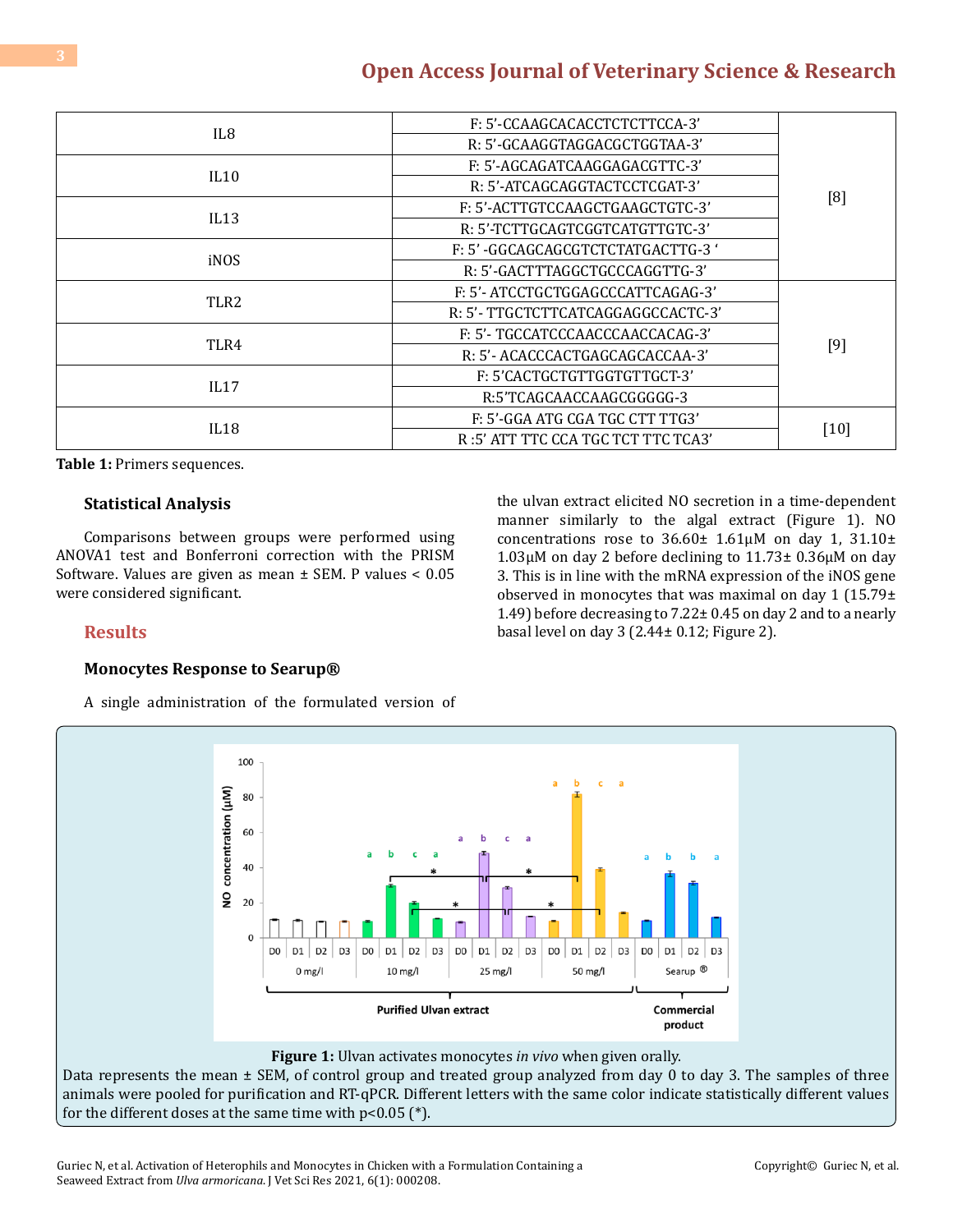

**Figure 2**: Modified monocytes cytokine transcription pattern in response to a formulated Ulvan version (Searup**®** ). Data represents the mean ± SEM, of control group and treated group analyzed from day 0 to day 3. The samples of three animals were pooled for purification and RT-qPCR. Different letters with the same color indicate statistically different values for the different doses at the same time with  $p<0.05$ <sup>(\*)</sup>.

In addition, the amount of IFNγ mRNA that was also high on day 1 (10.17 $\pm$  2.86), increased further on day 2 (15.43 $\pm$ 4.44) and then decreased to 3.93± 0.47 on day 3 (Figure 2). The OAS gene expression was also modified in chicken who received the Searup**®** with a fold change of 2.94± 0.12 on day 1, 8.33± 2.75 on day 2, and 5.37± 0.72 on day 3 (Figure 2). The IL10, IL13, TLR2, TLR4 mRNA expression were moderately impacted with variations below 3.02± 0.49, the highest value which was obtained at day 1 for IL13 (Figure 2). Also, IL1β, IL17, IFNα, IFNβ, IL18, and IL8 mRNA level did not differ from the untreated animal group at any time points (Table 2).

| Day 1, fold changes, monocytes |                 |                 |                 |                 |                 |  |
|--------------------------------|-----------------|-----------------|-----------------|-----------------|-----------------|--|
|                                | $IL1\beta$      | IFN $\alpha$    | $IFN\beta$      | IL18            | IL8             |  |
| Control                        | $0.95 \pm 0.07$ | $1.03 \pm 0.09$ | $1.05 \pm 0.10$ | $1.03 \pm 0.07$ | $1.05 \pm 0.09$ |  |
| Searup <sup>®</sup> 1ml/l      | $1.42 \pm 0.23$ | $1.70 \pm 0.20$ | $1.21 \pm 0.18$ | $1.12 \pm 0.09$ | $1.52 \pm 0.36$ |  |
| Day 2, fold changes, monocytes |                 |                 |                 |                 |                 |  |
|                                | $IL1\beta$      | IFN $\alpha$    | $IFN\beta$      | IL18            | IL8             |  |
| Control                        | $1.05 \pm 0.09$ | $1.00 \pm 0.09$ | $1.15 \pm 0.10$ | $1.05 \pm 0.08$ | $1.06 \pm 0.12$ |  |
| Searup <sup>®</sup> 1ml/l      | $0.96 \pm 0.07$ | $1.04 \pm 0.10$ | $1.02 \pm 0.18$ | $2.04 \pm 0.27$ | $1.14 \pm 0.11$ |  |
| Day 3, fold changes, monocytes |                 |                 |                 |                 |                 |  |
|                                | $IL1\beta$      | IFN $\alpha$    | IFN $\beta$     | IL18            | IL8             |  |
| Control                        | $1.04 \pm 0.09$ | $1.00 \pm 0.09$ | $1.07 \pm 0.11$ | $0.99 \pm 0.08$ | $1.06 \pm 0.07$ |  |
| Searup <sup>®</sup> 1ml/l      | $1.08 \pm 0.13$ | $1.07 \pm 0.11$ | $1.05 \pm 0.11$ | $1.98 \pm 0.25$ | $1.00 \pm 0.12$ |  |

**Table 2:** Cytokines genes not statistically modified in monocytes *in vivo* when the formulated version of the ulvan extract (Searup**®** ) is given orally.

Data represents the mean ± SEM of control group and treated group analyzed from day 0 to day 3. The samples of three animals were pooled for purification and RT-qPCR.

# **Searup® Induces Heterophils Activation**

Another leading cell type in innate immunity is the heterophil, partly due to its ability to release  $β$ -D-

glucuronidase upon activation [8]. Activation was shown to occur in a time-dependent manner following the 24h Searup**®** application with a maximal activity on day 1 with 4-methylum-belliferone concentrations of 46.57± 1.14µM,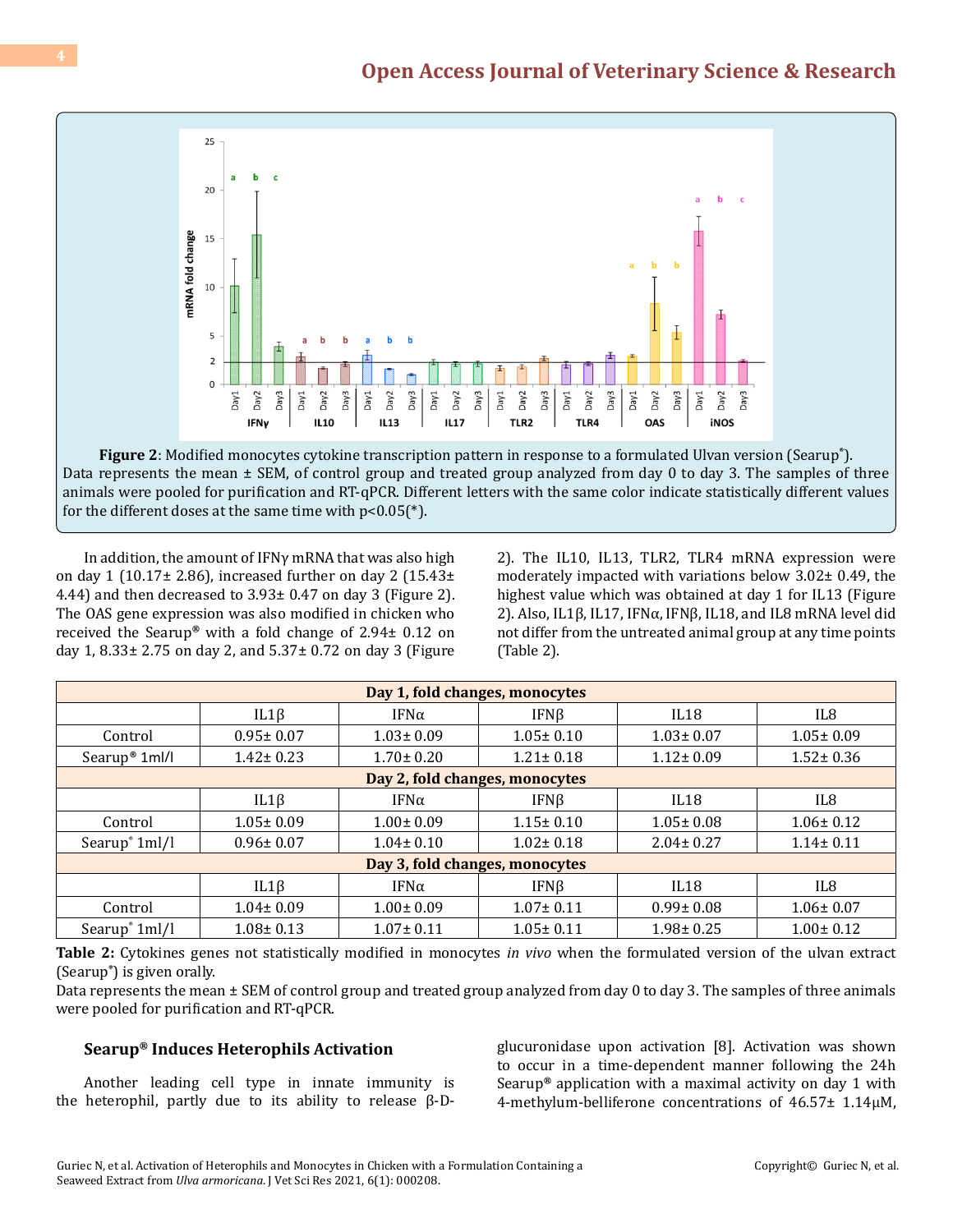before declining to 15.75± 0.61µM on day 2 and returning to baseline concentrations of 6.23± 0.08µM on day 3 (Figure 3).



animals were pooled for purification and RT-qPCR. Different letters with the same color indicate statistically different values for the different doses at the same time with  $p<0.05$  (\*).

Furthermore, heterophils' activation resulted in a similar expression profile for IL1β and IFNα mRNA that are 17.34**±** 1.95 and 21.00**±** 1.93–fold upregulated at day 1 post treatment respectively (Figure 4). Then we observed a strong decrease of expression at day 2 (7.50**±** 1.18 and 8.04**±** 0.58) that carried on at day 3. In parallel, the mRNA expression of IFNγ, IL10, IL13, IL17 and OAS increased significantly with maximal levels on day 2, before decreasing at day 3. The most significant variations in this group was shown for the

IFNγ gene which was about 16 and 21-fold more expressed than in the non-treated group on day 1 and 2 respectively. Finally, IL8, TLR2 and TLR4 mRNA showed a more moderate regulation of expression in chickens who received Searup®, nevertheless we could observe a statistically significant increase on day 1, which remains on day 2 before decreasing on day 3. No significant variations were observed for IFNβ and IL18 genes (Table 3).

| Day 1, fold changes, heterophils |                 |                 |  |  |  |
|----------------------------------|-----------------|-----------------|--|--|--|
|                                  | IL18            | IFN- $\beta$    |  |  |  |
| Control                          | $1.09 \pm 0.22$ | $1.03 \pm 0.34$ |  |  |  |
| Searup <sup>®</sup> 1ml/l        | $1.15 \pm 0.08$ | $1.43 \pm 0.25$ |  |  |  |
| Day 2, fold changes, heterophils |                 |                 |  |  |  |
|                                  | IL18            | IFN- $\beta$    |  |  |  |
| Control                          | $1.17 \pm 0.23$ | $0.92 \pm 0.12$ |  |  |  |
| Searup <sup>®</sup> 1ml/l        | $1.75 \pm 0.14$ | $1.06 \pm 0.19$ |  |  |  |
| Day 3, fold changes, heterophils |                 |                 |  |  |  |
|                                  | IL18            | IFN- $\beta$    |  |  |  |
| Control                          | $1.30 \pm 0.18$ | $1.05 \pm 0.34$ |  |  |  |
| Searup <sup>®</sup> 1ml/l        | $1.53 \pm 0.14$ | $0.98 \pm 0.25$ |  |  |  |

**Table 3:** Cytokines genes not statistically modified in heterophils *in vivo* when the formulated version of the ulvan extract (Searup**®** ) is given orally.

Data represents the mean ± SEM, of control group and treated group analyzed from day 0 to day 3. The samples of three animals were pooled for purification and RT-qPCR.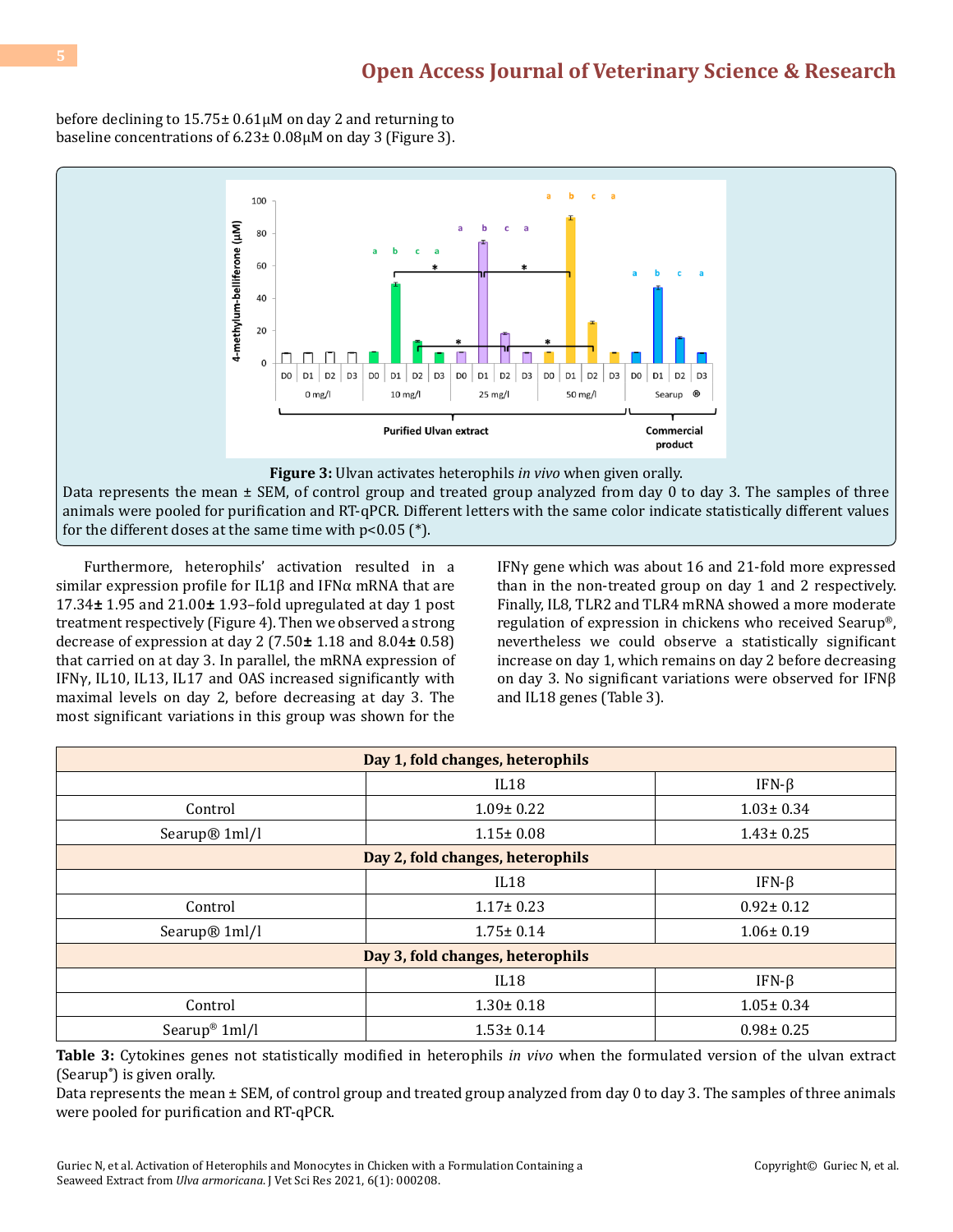

**Figure 4:** Modified heterophils cytokine transcription pattern in response to a formulated Ulvan version (Searup**®** ). Data represents the mean  $\pm$  SEM, of control group and treated group analyzed from day 0 to day 3. The samples of three animals were pooled for purification and RT-qPCR. Different letters with the same color indicate statistically different values for the different doses at the same time with  $p<0.05$  (\*).

# **Discussion**

In a previous study, it was shown that a purified ulvan extract activates chicken monocytes and heterophils when given orally at dosage between 10 and 50 µg/ml [3].

In this work, we show that Searup®, the formulated version of the ulvan extract, given as a single administration at 1ml/l of drinking water, the specific dose for use in the farm, is sufficient to induce a transient activation heterophils and monocytes in a transitory manner. The amount of Ulvan administrated via this dosage enters in the concentration range used in Guriec, et al. [3].

To be noted, our results indicate that the vitamins A and D3 contained in Searup® do not affect the ability of the ulvan extract to modulate the activation of these immune cells. In addition, vitamins A and D3 act via transcription factors with an action time around 72h, due to the time needed for absorption, transport to the cells, transcription of mRNA, translation into proteins and post-translational modifications [11]. The current study only analyzes the effects from 0 to 72h that can thus be attributed to the ulvan extract.

The release of Nitrite Oxide and β-D-glucuronidase in plasmas show a peak of production on day 1 with Searup® in agreement with our previous work with the ulvan extract [3]. Nitrite Oxide synthesis reflects, mainly, monocytes'

activation as avian heterophils do not synthetize significant amount of NO due to the lack of myeloperoxidase [12]. In accordance with the plasma concentration of NO, the iNOS gene is shown to be transiently more transcribed in monocytes with a maximal increase on day 1. Furthermore, β-D-glucuronidase is released upon heterophils' activation and contributes to protection against virus and bacteria [12- 14]. Protection against viruses is also the task of OAS, via the cleavage of viral RNA transcripts and host RNAs [15]. The OAS gene is induced with similar time courses by the purified extract and its formulated version, in heterophils as well as in monocytes, with a maximal transcription on day 2. This transitory transcription pattern is observed for all genes activated and with a decrease on day 3, except for TLR2 and TLR4 in monocytes where a slight increase is observed on day 3. These receptors also seem to be slightly more expressed in heterophils than in monocytes, in agreement with our previous results [3].

With the purified extract, IFNγ show a peak of transcription day 1, in monocytes and heterophils [3], while with the formulated version a significant increase in transcription is observed on day 1 but the peak is reached only on day 2. In our previous work, we demonstrated that the increase in transcription is associated with an increase of IFNγ protein in plasma and thus may improve protection against pathogens. Chicken IFNγ has indeed been demonstrated to act similarly to its mammalian counterparts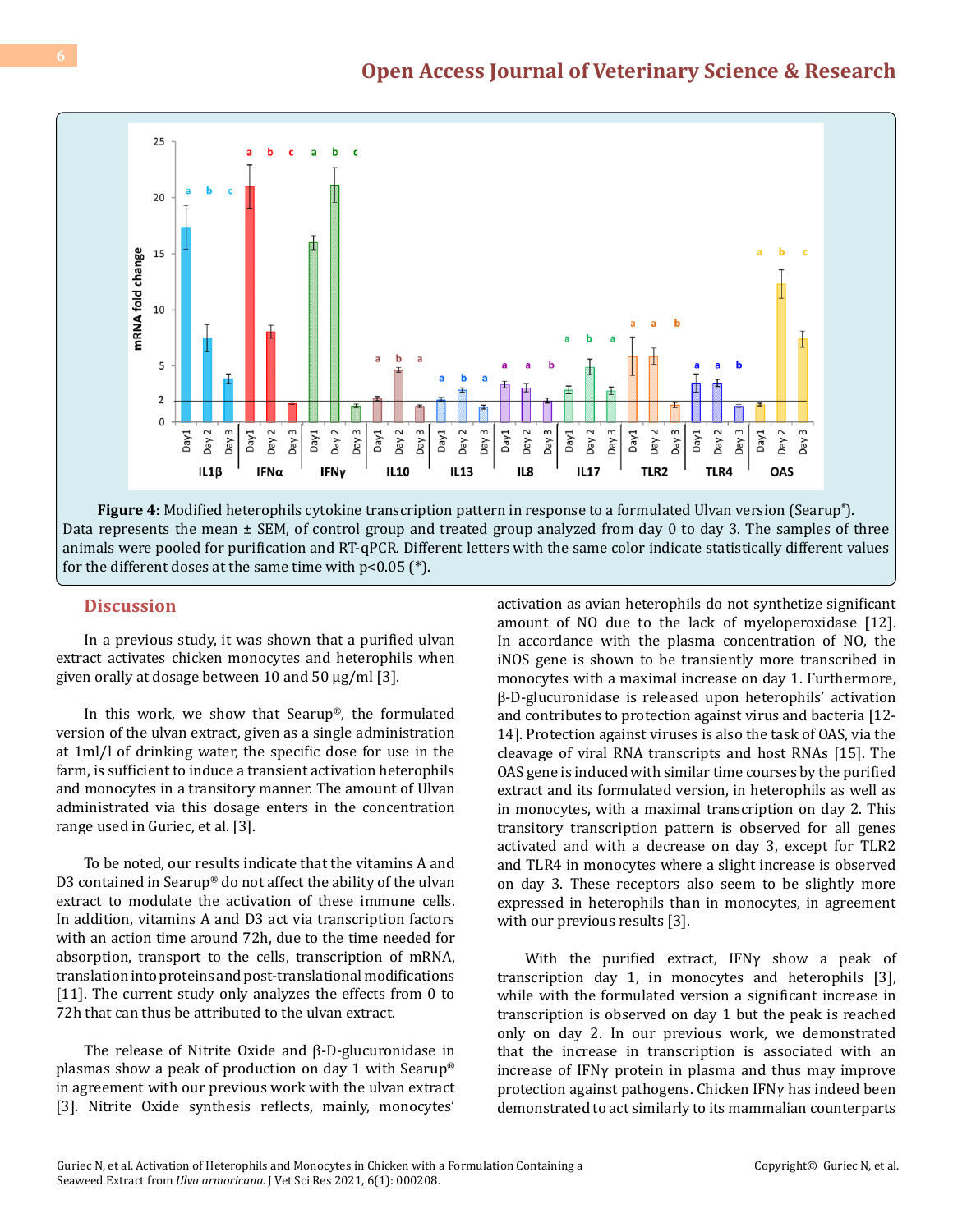and to induce of MHC class I and class II [15]. In addition, chicken IFNγ also tightly regulates the production of NO [15] and anti-viral activity against vesicular stomatitis virus, infectious bursal disease virus, Newcastle disease virus [16,17].

Furthermore, similarly to the purified ulvan extract, IFNα mRNA is more transcribed in the heterophils of animals that received the formulated version of the ulvan extract with a similar transcription pattern and time course [3]. Heterophil stimulation leads to IFNα transcription, as in viral immune response, for example during influenza A virus and Newcastle disease virus infection [15].

However, IL10, IL13, IL17 are more expressed in heterophils and monocytes with the formulated extract. The differences in gene expression are however limited, which raises the question of the impact on their protein concentrations in plasmas, as variation on the protein level are often lower than that of the gene expression.

## **Conclusion**

In conclusion, a unique administration of Searup® at 1ml/l, dose recommended for use in the farm, is able to activate chicken heterophils and monocytes, and potentially to mount a strong immune response that could help to control pathogens. Moreover, the stimulated cytokine genes belong to the Th1, Th2 and Th17 pathways, suggesting that they might support all these orientations for an acquired immune response. These may be further complemented by the vitamin effects appearing only 72h and onwards.

### **Acknowledgement**

The authors would like to acknowledge the ORPHY team (Christine Moisan, Marie-Agnes Giroux-Metges) for their support.

### **Funding**

This work was financed by a grant from the BPI-France/ ISI Ulvans project (n◦: I1110001W) to Amadéite company, Bréhan (France), a project certified by Pôle Mer Bretagne.

#### **Competing Interests**

Authors Frédérick Bussy, Christelle Gouin, Matthieu Le Goff, Pi Nyvall Collénwere employed by company Amadéite, now Olmix SA. The remaining authors declare that the research was conducted in the absence of any commercial or financial relationships that could be construed as a potential conflict of interest.

#### **References**

- 1. [Lowenthal JW, Bean AGD, Kogut MH \(2013\) What's so](https://pubmed.ncbi.nlm.nih.gov/23891876/) [special about chicken immunology? Dev Comp Immunol](https://pubmed.ncbi.nlm.nih.gov/23891876/)  [41\(3\): 307-309.](https://pubmed.ncbi.nlm.nih.gov/23891876/)
- 2. [Xu SY, Huang X, Cheong KL \(2017\) Recent advances in](https://pubmed.ncbi.nlm.nih.gov/29236064/) [marine algae polysaccharides: Isolation, structure, and](https://pubmed.ncbi.nlm.nih.gov/29236064/)  [activities. Mar Drugs 15\(12\): 388-404.](https://pubmed.ncbi.nlm.nih.gov/29236064/)
- 3. [Guriec N, Bussy F, Gouin C, Mathiaud O, Nyvall Collèn P,](https://pubmed.ncbi.nlm.nih.gov/30532755/) [et al. \(2018\) Ulvan Activates Chicken Heterophils and](https://pubmed.ncbi.nlm.nih.gov/30532755/)  [Monocytes Through Toll-Like Receptor 2 and Toll-Like](https://pubmed.ncbi.nlm.nih.gov/30532755/) [Receptor 4. Front Immunol 9: 2725-2744.](https://pubmed.ncbi.nlm.nih.gov/30532755/)
- 4. [Farnell MB, Crippen TL, He H, Swaggerty CL, Kogut MH](https://pubmed.ncbi.nlm.nih.gov/12631524/) [\(2003\) Oxidative burst mediated by toll like receptors](https://pubmed.ncbi.nlm.nih.gov/12631524/) [\(TLR\) and CD14 on avian heterophils stimulated with](https://pubmed.ncbi.nlm.nih.gov/12631524/)  [bacterial toll agonists Dev Comp Immunol 27\(5\): 423-](https://pubmed.ncbi.nlm.nih.gov/12631524/) [429.](https://pubmed.ncbi.nlm.nih.gov/12631524/)
- 5. [Kogut MH, Genovese KJ, Lowry VK \(2001\) Differential](https://pubmed.ncbi.nlm.nih.gov/11293667/)  [activation of signal transduction pathways mediating](https://pubmed.ncbi.nlm.nih.gov/11293667/)  [phagocytosis, oxidative burst, and degranulation by](https://pubmed.ncbi.nlm.nih.gov/11293667/) [chicken heterophils in response to stimulation with](https://pubmed.ncbi.nlm.nih.gov/11293667/) [opsonized Salmonella enteritidis Inflammation 25\(1\):](https://pubmed.ncbi.nlm.nih.gov/11293667/) [7-15.](https://pubmed.ncbi.nlm.nih.gov/11293667/)
- 6. [Livak KJ, Schmittgen TD \(2001\) Analysis of relative gene](https://pubmed.ncbi.nlm.nih.gov/11846609/) [expression data using real-time quantitative PCR and the](https://pubmed.ncbi.nlm.nih.gov/11846609/) [2\(−Delta Delta C\(T\)\) Method Methods 25\(4\): 402-428.](https://pubmed.ncbi.nlm.nih.gov/11846609/)
- 7. [Barjesteh N, Behboudi S, Brisbin JT, Villanueva AI, Nagy](https://pubmed.ncbi.nlm.nih.gov/25165812/) [E, et al. \(2014\) TLR Ligands Induce Antiviral Responses](https://pubmed.ncbi.nlm.nih.gov/25165812/) [in Chicken Macrophages](https://pubmed.ncbi.nlm.nih.gov/25165812/) PloSOne 9: e105713.
- 8. [St. Paul M, Mallick AI, Haqa K, Oroujia S, Abdul-Careemb](https://pubmed.ncbi.nlm.nih.gov/22019071/) MF, et al. (2011) *In vivo* [administration of ligands](https://pubmed.ncbi.nlm.nih.gov/22019071/) [for chicken toll-like receptors 4 and 21 induces the](https://pubmed.ncbi.nlm.nih.gov/22019071/) [expression of immune system genes in the spleen Vet](https://pubmed.ncbi.nlm.nih.gov/22019071/)  [Immunol Immunopath 144\(3-4\): 228-237.](https://pubmed.ncbi.nlm.nih.gov/22019071/)
- 9. [St Paul M, Barjesteh N, Paolucci S, Pei Y, Sharif S \(2012\)](https://www.ncbi.nlm.nih.gov/pmc/articles/PMC3508843/) [Toll-like receptor ligands induce the expression of](https://www.ncbi.nlm.nih.gov/pmc/articles/PMC3508843/) [interferon-gamma and interleukin-17 in chicken CD4+ T](https://www.ncbi.nlm.nih.gov/pmc/articles/PMC3508843/) [cells BMC Res](https://www.ncbi.nlm.nih.gov/pmc/articles/PMC3508843/) Notes 5: 616.
- 10. [Mucksová J, Plachý J, Staněk O, Hejnar J, Kalina, J, et al.](https://veterinaryresearch.biomedcentral.com/articles/10.1186/s13567-017-0423-8)  [\(2017\) Cytokine response to the RSV antigen delivered](https://veterinaryresearch.biomedcentral.com/articles/10.1186/s13567-017-0423-8) [by dendritic cell-directed vaccination in congenic](https://veterinaryresearch.biomedcentral.com/articles/10.1186/s13567-017-0423-8) [chicken lines Vet Res 48: 18.](https://veterinaryresearch.biomedcentral.com/articles/10.1186/s13567-017-0423-8)
- 11. [Wintergerst ES, Maggini S, Hornig DH \(2007\)](https://pubmed.ncbi.nlm.nih.gov/17726308/) [Contribution of selected vitamins and trace elements to](https://pubmed.ncbi.nlm.nih.gov/17726308/)  [immune function Ann Nutr Metab 51\(4\): 301-23.](https://pubmed.ncbi.nlm.nih.gov/17726308/)